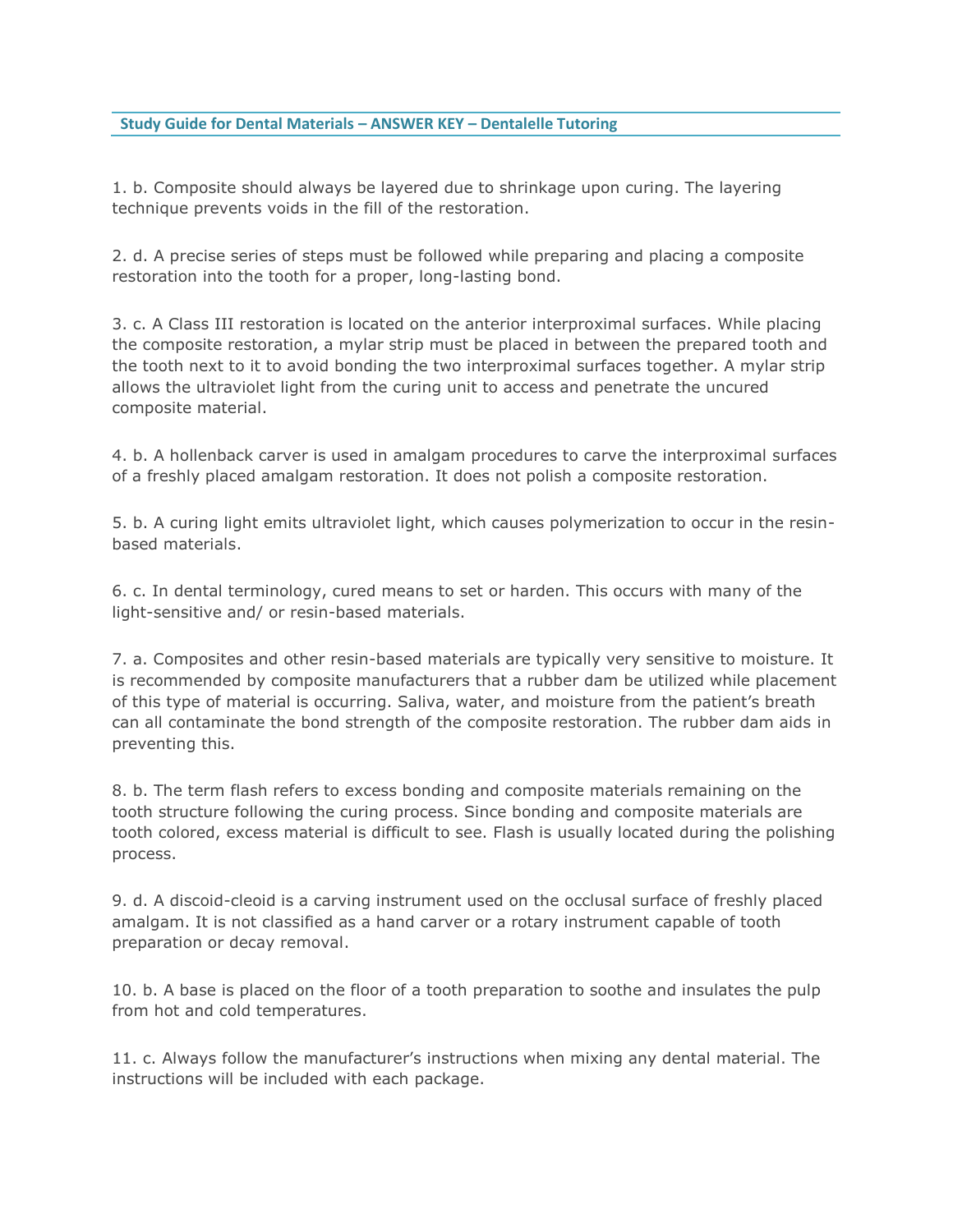12. e. Cavity varnishes seal the dentinal tubules, are liquid so they flow easily, evaporate quickly, and should not be placed under a glass ionomer or a resin restoration because they inhibit the bond strength of the material.

13. c. Calcium hydroxide is known in dentistry as a liner that stimulates secondary dentin. It is placed on the floor of the cavity preparation just above the pulp.

14. c. One of the benefits of using glass ionomers is that they contain fluoride, which makes them anticariogenic. This continual release of fluoride strengthens the enamel and dentin.

15. b. [Oil](http://www.education.com/reference/article/dental-materials-practice-problems/?page=2) of cloves is an ingredient in ZOE that is very soothing to the pulp. 16. e. Gypsum materials are various types of plasters and stones with varying strengths, which are utilized for different purposes in dentistry.

17. e. Either ZOE or non-eugenol temporary cement would be acceptable when cementing an aluminum temporary restoration. The permanent restoration may be an all-porcelain crown and, in that case, temporary cement with no eugenol should be used. Answers a and b are both permanent cements, and should not be used for temporary restorations.

18. e. Either ZOE or non-eugenol temporary cement would be acceptable when cementing a polycarbonate temporary restoration. The permanent restoration may be an all-porcelain crown and, in that case, temporary cement with no eugenol should be used. Answers a and b are both permanent cements, and should not be used for temporary restorations.

19. c. According to the manufacturer, temporary cement is designed to last up to six months. However, most temporary cements are used for only two weeks until the permanent cast restoration is made by the lab.

20. b. This is the correct sequence for placing an amalgam restoration.

21. d. This is the sequence of instrumentation for an amalgam restoration.

22. d. Sealant material is a preventive measure used to prevent occlusal decay.

23. e. This is the correct sequence for placement of a sealant.

24. a. Gutta percha is the only dental material available that will flow into the canals of root-canal-treated teeth when heated.

25. e. Periodontal dressings are supplied as light-cured materials; they can be eugenolbased and non-eugenolbased.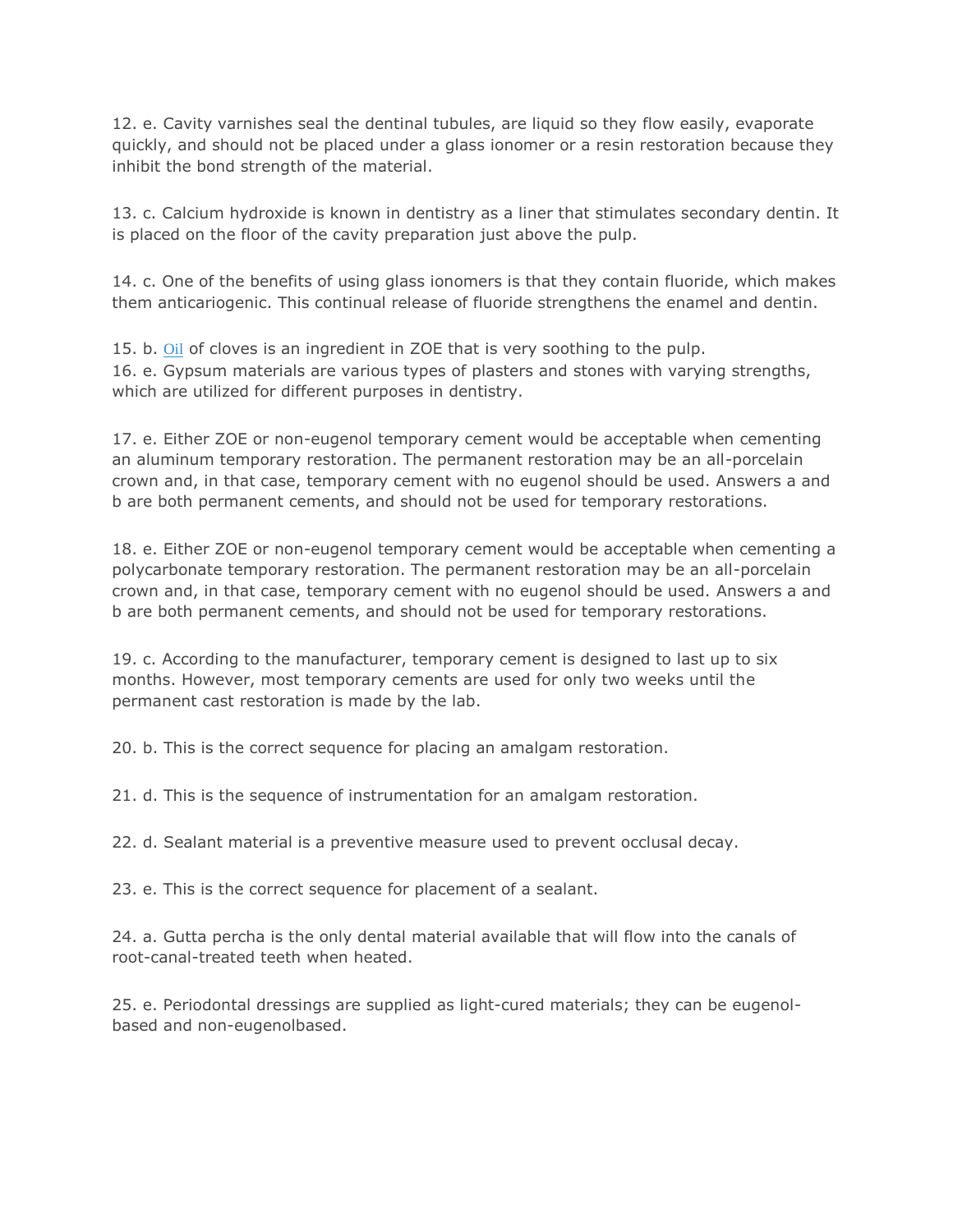26. b. A bite registration is taken after the tooth is prepped to demonstrate to the lab the amount of clearance from the prepped tooth to the surrounding natural teeth and anatomy of the occlusion.

27. c. The patient needs to apply intraoral force to the permanent crown during cementation to ensure the restoration has seated all the way to the margin. An orangewood stick or cotton roll is helpful in exerting proper intraoral forces along the cast restoration.

28. b. A slightly high occlusion can be adjusted by the dentist at the chair. The other examples would need to be repaired at the lab with the expertise of the lab technician.

29. b. A gingival margin trimmer is a hand-cutting instrument used during tooth preparation. It does not have a place on a crown and bridge cementation setup.

30. a. An onlay is a cast restoration that covers the cusps of the tooth but leaves the facial and lingual aspects of the tooth intact.

31. a. Alginate is not used as a final impression material because it is not an accurate elastomeric material. Final impressions must be extremely accurate.

32. e. The largest size retraction cord is a size 3. It is used in large sulcular areas.

33. c. Heavy- or medium-bodied impression material is also known as "tray" material because it is placed in a tray by the assistant just prior to placement in the mouth.

34. c. Acid etch, also known as tooth conditioner, should be placed on the prepared tooth for 15–20 seconds. If left longer, the acid etch could over-etch the tooth structure, causing sensitivity. If rinsed off too soon, it will cause compromised bond strength, and the restoration could fail.

35. a. Currently, ten years is the approximate life span of a properly placed sealant. The sealant will be examined at each six-month recall.

36. a. Trituration is the process of mixing. Amalgam capsules are placed into a triturator or amalgamator to combine the mercury and alloy powder to make the amalgam restoration.

37. c. It is not advised to look at the curing light when curing a resin-based material. Prolonged and frequent staring at this light over time will cause damage to the retina.

38. c. Sealant material is a form of flowable composite. This makes application easier, as it will flow into the fissures and grooves on the occlusal surfaces of posterior teeth.